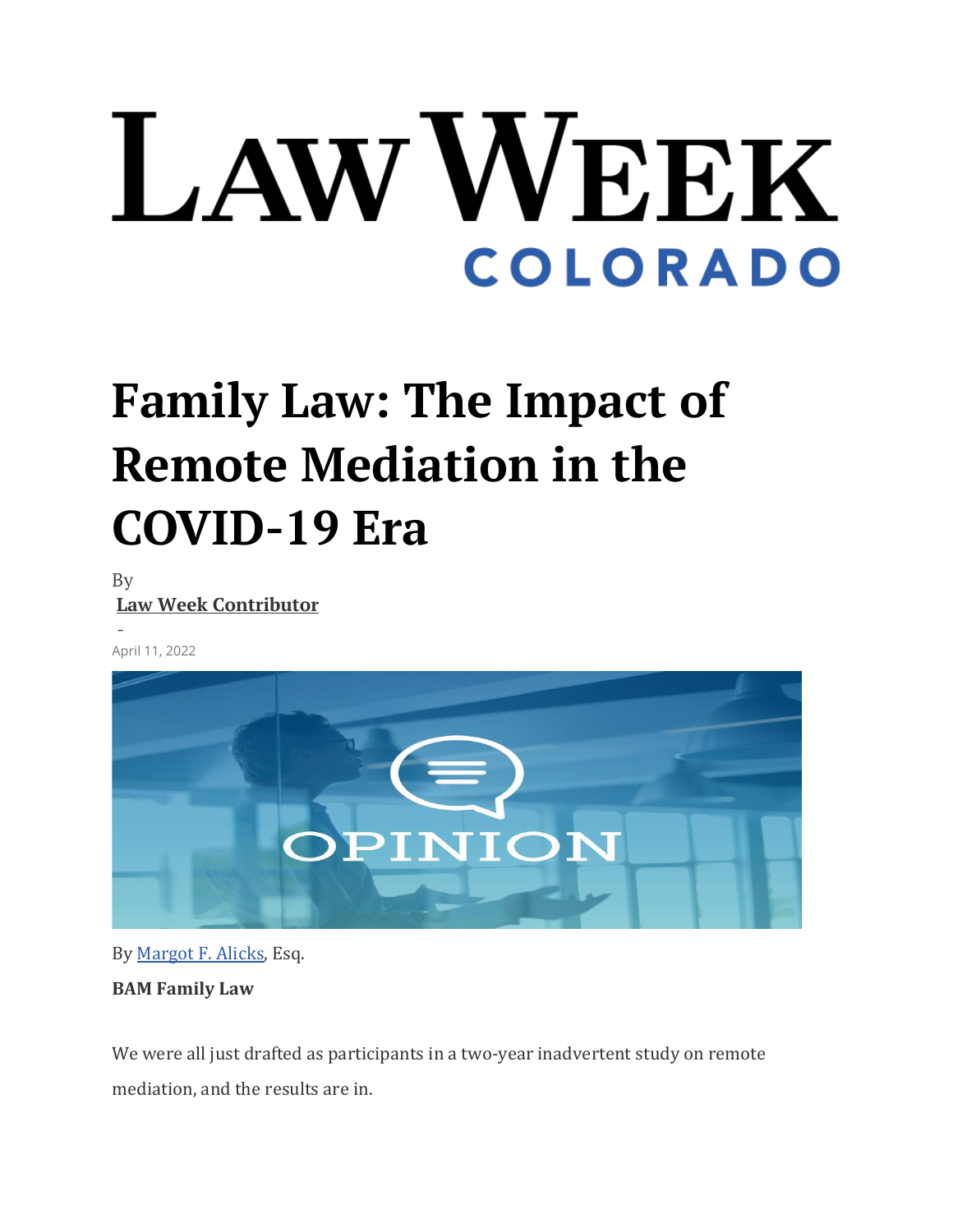The mediator's toolbox is heavily weighted towards an ability to read the room. Especially in family law, where the litigation at hand concerns the breaking up of families, getting the parties to agree can often require a precarious balancing act of reason and emotion. A simple facial reaction can tell an entire story.

The usual approach to family law mediation prior to the pandemic was to decide whether to have all parties in one room, or to engage in "shuttle" mediation. The shuttle approach involves the mediator moving between two separate rooms to negotiate without having the parties too distracted by their animosity toward each other to consider any offers. In either approach, the mediator would assess the issues, areas of intransigence and respective needs and wants of the parties and make efforts to get the parties to compromise and resolve their matters without further litigation. The sort of emotional awareness typically required to get agitated parties to consider compromise has traditionally been considered something that must be achieved in person.

And then, out of nowhere, COVID-19 changed all of that.

After a brief period of holding completely still, during which the Colorado courts briefly closed, the family law bench and bar scrambled to come up with ways to allow families to continue to have access to justice without having to expose themselves unnecessarily to an unknown and dangerous virus. Courts started to utilize WebEx for disputed hearings, and moved most court conferences to telephone settings. And mediators largely turned to Zoom.

While Zoom mediation is certainly not the exclusive mode of remote mediation, it has become ubiquitous over the last two years. Its functionality allowed mediators to mimic both the "shuttle" approach and the more traditional approach of having everyone together in one space. The waiting room ensured that opposing parties need not "run into each other" in the cyber mediation lobby. Breakout rooms allowed parties and their counsel to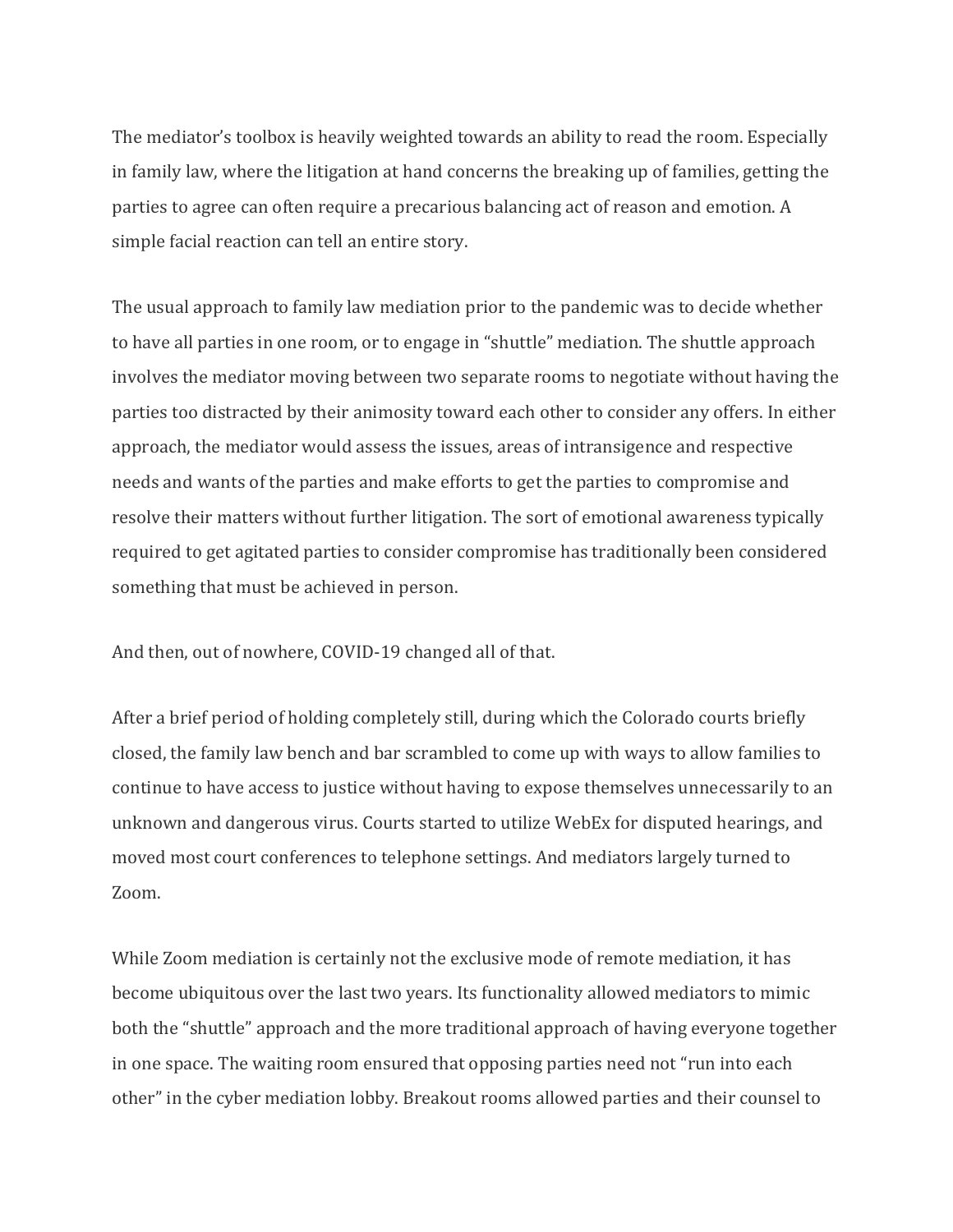have their own "conference rooms" in which they could remain throughout the session. It also allowed the professionals to join each other separately, to discuss amongst counsel and the mediator any issues that might be better addressed outside the hearing of the sometimes overly agitated parties, giving them a much-needed break from escalating emotions.

Remote mediation also allows screen sharing, so that parties and/or their counsel can work together on a single draft settlement document, maintenance or child support worksheets or asset/debt spreadsheets, to expedite reaching an agreement right then and there in the session. Programs such as DocuSign and HelloSign allowed parties to execute their final agreements without the overnight delay that can often serve as the kiss of death for agreements parties believed they reached in mediation, only to lose them to Monday morning quarterbacking and second guessing.

But with those helpful functionalities came some pitfalls. Many mediators had to add to their introductory remarks warnings about allowing any third parties to be within hearing distance of the party's remote mediation session. Parties also have to be warned not to record mediation sessions. Without that in person accountability, these concerns became intensified.

Beyond that, the extremely relaxed physical circumstances of the parties — who sometimes dial into a mediation session from their beds and even in their pajamas — can often create an environment that only exacerbates the preexisting temptation to allow the emotional side of the discussion to take over. And one cannot discount technological issues, such as computers freezing (often at rather inconvenient moments), automatically restarting, overheating or having internet interruptions, all of which can have a far greater impact on remote mediation than they would on in person mediation.